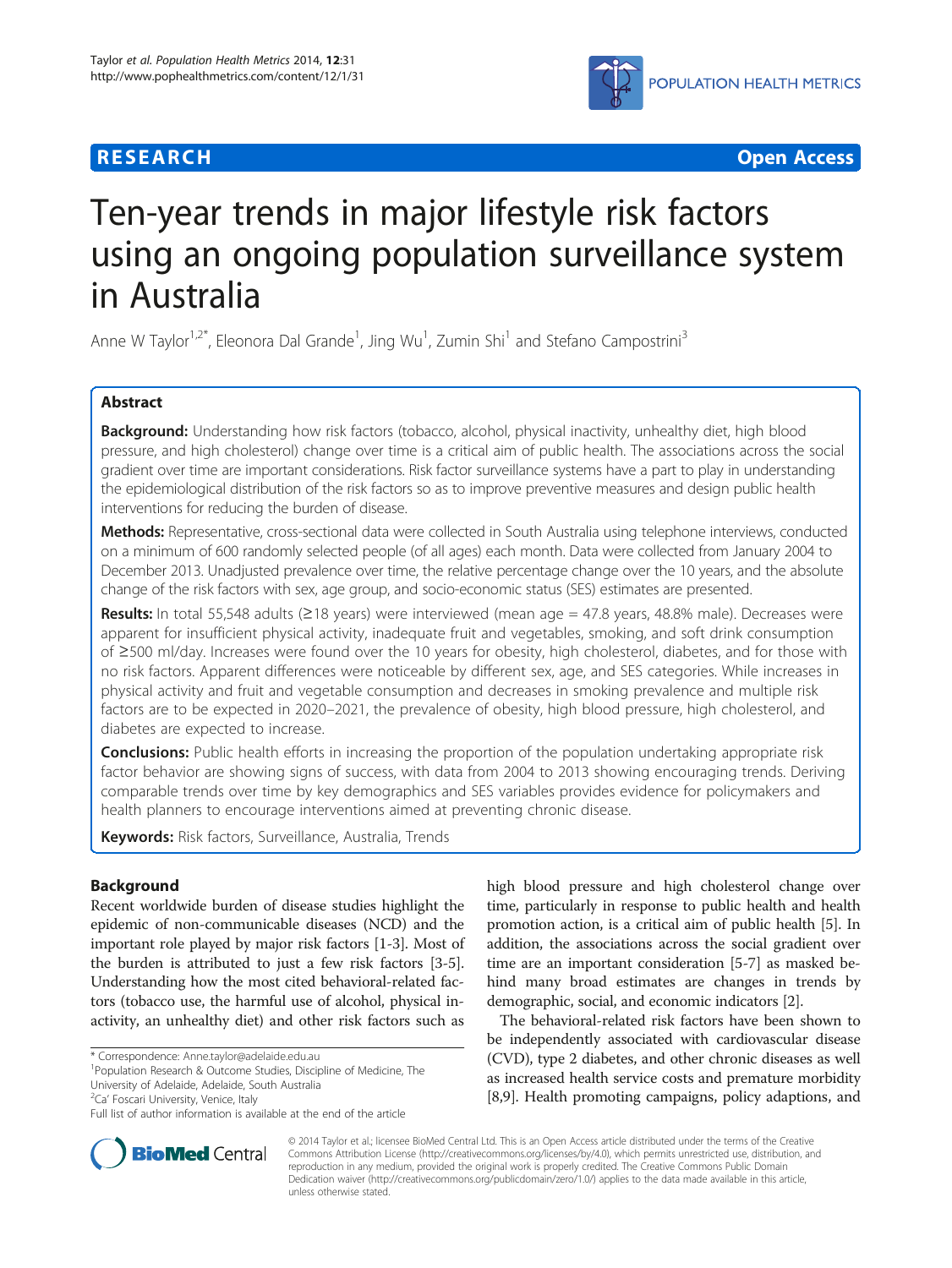government interventions aimed at modification of risk factors are common [[4](#page-11-0),[10](#page-11-0)-[13](#page-11-0)].

An important way to gain a better understanding of these risk factors is demonstrated by monitoring their prevalence through risk factor surveillance systems, which have been established in many parts of the world [[14](#page-11-0)-[18](#page-11-0)]. These surveillance systems are essential for better understanding of the epidemiological distribution of risk factors to improve preventive measures and design public health interventions for reducing NCDs and the social and economic burden they represent. They also provide a better understanding of population strengths, highlight vulnerable populations, and detail changes in populations and across regions. Ongoing risk factor surveillance systems are also able to monitor the impact of policy planning, implementation, and evaluation over time. As argued by Hallal [\[19](#page-11-0)], notable gaps remain internationally in providing evidence and subsequent development of policies and programs to increase/decrease prevalence of risk factors and to reduce the burden of NCDs. The absence of continuous surveillance systems implemented at the national level is a major gap in preventing many countries from analyzing trend data [\[1,2,19\]](#page-11-0).

This analysis provides a descriptive analysis of crosssectional trends of established risk factors over a 10-year period. Recently, the consumption of soft drinks has become prominent as a risk factor for ill health [\[20\]](#page-11-0), and this is also included in the following analyses. As diabetes is a major risk factor for CVD, prevalence estimates for selfreported diabetes status are also included, as is a derived variable assessing multiple risk factors.

# Methods

The South Australian Monitoring and Surveillance System (SAMSS) is a telephone monitoring system designed to systematically monitor chronic disease, risk factors, and other health-related issues on a regular and ongoing basis [[21](#page-11-0)]. Commencing in July 2002, a representative crosssectional sample is randomly selected each month from all households in South Australia (SA) with a telephone connected and the number listed in the telephone directory. A letter of introduction is sent to the selected household and the person who was last to have a birthday within a 12-month period is chosen for interview. Surrogate interviews are taken with a responsible adult for selected respondents under the age of 16 years.

A trained interviewer, via a Computer-Assisted Telephone Interview (CATI) system, conducts the interviews. Data are collected by a contracted agency and interviews are conducted in English by trained health interviewers. Each interview takes approximately 15 minutes. At least 10 call-backs are made to the telephone number selected. Replacement interviews for persons who could not be contacted or interviewed are not permitted. Interviews are

conducted on a minimum of 600 randomly selected people (of all ages) each month. Of each interviewer's work, 10% is selected at random for validation by a supervisor. The current analysis used data collected in the period January 2004 to December 2013 for respondents aged 18 years and over with data for each two-year time period combined. The median response rate of SAMSS for this period was 64.9%.

All respondents gave informed consent to undertaking the interview. Ethics approval was obtained from the ethics committee of the Department of Health and Ageing, SA.

Regarding physical activity, respondents were asked to provide the time they spent undertaking walking, moderate, or vigorous physical activity over the past week. The time is summed, with the time spent undertaking vigorous activity multiplied by a factor of two to account for its greater intensity, in order to provide an indication as to whether respondents are undertaking a sufficient level of physical activity to provide a health benefit. This is defined as 150 minutes or more of activity each week [\[22\]](#page-11-0) and has been recoded into no activity, active but not sufficient, and sufficient activity [\[23](#page-11-0)].

Body mass index (BMI) is derived from self-reported weight and height and recoded into three categories (underweight/normal, overweight, and obese) [[24](#page-11-0)]. Respondents were asked how many servings of fruit and how many servings of vegetables they eat each day with the recommendation being at least two servings of fruit and five servings of vegetables each day [[25](#page-11-0)]. If respondents were not eating the recommended servings of fruit and vegetables they were classified as inadequate fruit and vegetable (consuming <5 vegetable servings and/or <2 fruit servings per day).

Questions relating to alcohol included the two questions recommended by the Australian National Health and Medical Research Council [\[26\]](#page-11-0). These are "how often do you drink alcohol" and "on a day when you drink alcohol how many drinks do you usually have". Drinking more than two standard drinks on any day has been deemed to increase the lifetime risk of harm from alcohol-related disease or injury [\[26\]](#page-11-0). Smoking status (current, ex-, or nonsmoker) was also assessed. All of the aforementioned risk factor questions have been assessed for validity and reliability in the Australian CATI setting [[27](#page-11-0)].

Respondents were asked if a doctor had ever told them they had diabetes and if a doctor had ever told them they have or they were currently receiving treatment or medication for high blood pressure or high cholesterol. Since 2008 all respondents were asked their soft drink consumption (mls per day) with ≥500 mls per day deemed risky. In addition, a multiple risk factor variable was created from the eight risk factors assessed continually (physical inactivity, lifetime risk of harm from alcohol-related disease or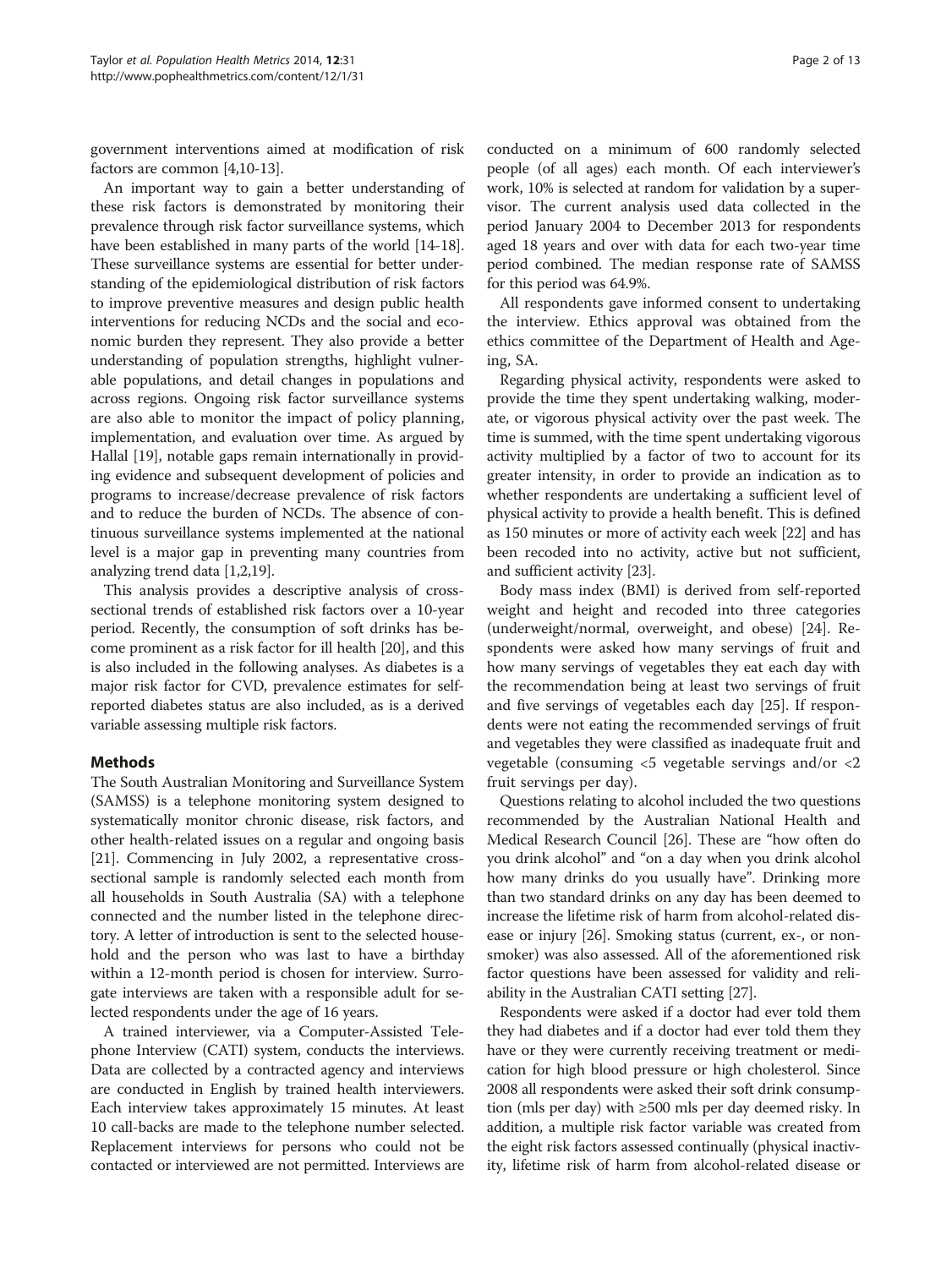injury, current smoking, inadequate consumption of fruit and/or vegetables, current high blood pressure, current high cholesterol, diabetes, and obesity).

Demographic and socio-economic variables included in the analyses consisted of age, gender, and socio-economic status (SES) using postcode classified into the Socio-Economic Index For Areas (SEIFA) 2006 Index of Relative Socio-Economic Disadvantage quintiles [\[28\]](#page-11-0).

The data were weighted by age, sex, and area of residence to reflect the structure of the population in SA to the latest Australian Bureau of Statistics Census or Estimated Residential Population data. Probability of selection in the household was calculated based on the number of people in the household and the number of listings in the telephone directory. Weighting is used to correct for disproportionality of the sample with respect to the population of interest. In total, approximately 60% of the total SA households are included in the telephone directory. The weighting of the data allows for most bias to be compensated as a result of the non-contacted households or for any gender or age-group discrepancies. The SAMSS questionnaire has been approved by the SA Health Ethics of Human Research Committee.

Data were analysed using SPSS for Windows Version 19.0 and Stata Version 12.0. Prevalence estimates were assessed for each risk factor and relative percentage (absolute) change calculated. Trends were tested using logistic regression. Each prevalence estimate was then age-adjusted and 2020–2021 projections calculated.

# Results

From January 2004 to December 2013, 55,548 adults  $(\geq 18$  years) were interviewed (mean age = 47.8 years, 48.8% male). Table [1](#page-3-0) highlights the demographic characteristics of respondents. Tables [2,](#page-4-0) [3](#page-6-0), [4](#page-7-0) and [5](#page-8-0) detail the unadjusted prevalence over time, the relative percentage change over the 10 years, and the absolute change of the risk factors (insufficient physical activity, obesity, smoking, inadequate nutrition, adverse alcohol intake, adverse soft drink consumption, diabetes, current high blood pressure and current high cholesterol, and a variable highlighting those who had multiple risk factors). Sex, age group, and SES estimates are also presented for all risk factors.

All groups showed a decrease in those undertaking insufficient physical activity (Table [2](#page-4-0)) with the highest decrease for the younger age group (18–39 years). For inadequate nutrition the middle age group (40–64 years) showed a small increase in the proportion not consuming enough fruit and vegetables over the 10 years, while all other groups showed a decrease. The largest increase in the proportion consuming the recommended fruit and vegetables per day was for the 18- to 39-year-olds. There was a decrease in smoking prevalence in the 10 years with

the greatest decrease being for females, 18- to 39-yearolds, and the high/highest SES quintile (most advantaged).

Only a small percentage of respondents qualify as having a long-term risk of harm from excessive alcohol although the relative change for 40- to 64-year-olds was 16.3% and that for 18- to 39-year-olds was −22.7% (Table [3](#page-6-0)). There were marked differences dependent upon the descriptive variable being assessed. The relative decrease of excessive soft drink consumption over the six years of data collection was substantial for all groups with later figures indicating over 10% of males, youngest age group, and the low/lowest SES quintile (most disadvantaged) reporting consuming over 500 ml of soft drink per day in 2012–2013. All groups showed an increase in the prevalence of obesity with the highest increase for the oldest age group  $(≥65 \text{ years})$  and the lowest increase for the middle SES quintile.

The proportion of adults reporting high blood pressure increased for all groups except the youngest age group with the highest relative change seen for males and the high/highest SES quintile (Table [4](#page-7-0)). High blood cholesterol readings were reported by over 17% of the participants with relative percentage changes increasing for all groups. The highest increase was for the low/lowest SES quintile. The unadjusted prevalence of diabetes over the 10 years increased for all groups. The highest relative change was for males and the youngest age group.

The proportion having no risk factors increased for each group (Table [5](#page-8-0)). The youngest age group showed the biggest decrease in those reporting at least two of the risk factors. Figures [1](#page-9-0) and [2](#page-9-0) details the crude and age-adjusted overall prevalence for each risk factor over time and the 2020–2021 projections. While increases in physical activity and fruit and vegetable consumption and decreases in smoking prevalence and multiple risk factors are to be expected in 2020–2021, the prevalence of obesity, high blood pressure, high cholesterol, and diabetes are expected to increase.

### **Discussion**

This study describes the associations between major risk factors, overall and by age, sex, and a measure of SES. This analysis of major behavioral-related risk factors over 10 years has shown that overall adults in SA in 2012–2013 compared to 2004–2005 are more likely to be obese and to have high blood pressure, high cholesterol, or diabetes. They are also more likely to be undertaking physical activity, to be eating the required amounts of fruit and vegetables, and to be non-smokers. Overall alcohol long-term risk remained steady while the prevalence of multiple risk factors decreased. In addition, over the past six years of measurement, soft drink consumption of over 500 ml/day has also decreased. These associations remained stable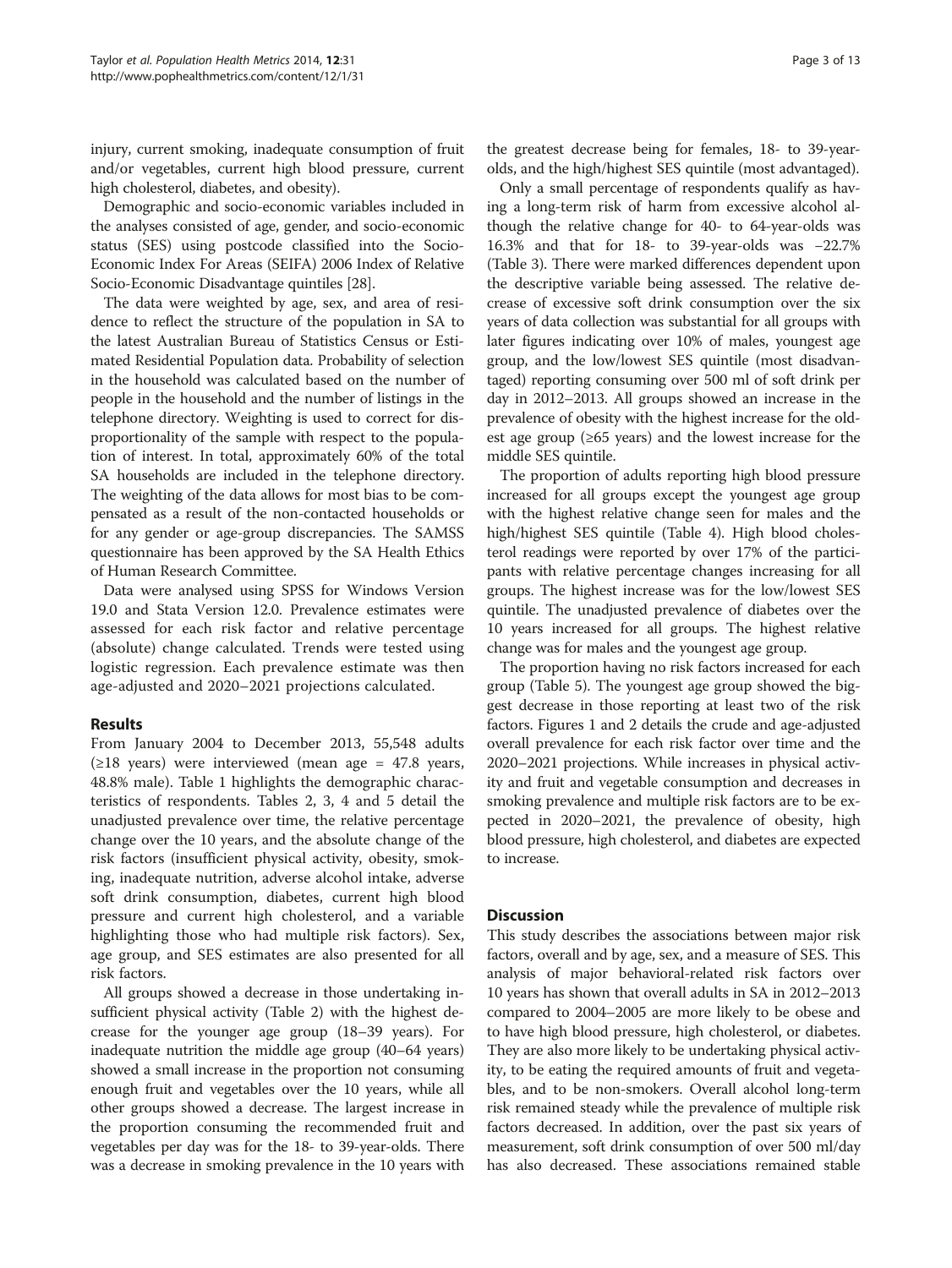|                                          | Year      |           |           |           |           |  |
|------------------------------------------|-----------|-----------|-----------|-----------|-----------|--|
|                                          | 2004-2005 | 2006-2007 | 2008-2009 | 2010-2011 | 2012-2013 |  |
| Age, (years)                             |           |           |           |           |           |  |
| $18 - 39$                                | 37.3      | 36.9      | 36.4      | 35.4      | 34.2      |  |
| $40 - 64$                                | 43.2      | 43.3      | 43.7      | 44.6      | 45.0      |  |
| 65 and over                              | 19.5      | 19.7      | 19.9      | 20.1      | 20.8      |  |
| Sex (%)                                  |           |           |           |           |           |  |
| Males                                    | 48.8      | 49.1      | 48.8      | 48.7      | 48.6      |  |
| Females                                  | 51.2      | 50.9      | 51.2      | 51.3      | 51.4      |  |
| Area of residence (%)                    |           |           |           |           |           |  |
| Metropolitan Adelaide                    | 73.1      | 73.0      | 72.9      | 72.6      | 72.3      |  |
| Country SA                               | 26.9      | 27.0      | 27.1      | 27.4      | 27.7      |  |
| Marital status (%)                       |           |           |           |           |           |  |
| Married/Living with partner              | 68.2      | 68.4      | 67.2      | 64.7      | 65.9      |  |
| Separated/Divorced                       | 6.9       | 6.9       | 6.6       | 6.9       | 6.6       |  |
| Widowed                                  | 6.1       | 6.1       | 6.5       | 5.9       | 5.7       |  |
| Never married                            | 18.7      | 18.5      | 19.7      | 22.5      | 21.9      |  |
| Education (%)                            |           |           |           |           |           |  |
| No schooling to secondary                | 54.8      | 51.7      | 51.2      | 50.3      | 46.1      |  |
| Trade, certificate, diploma              | 25.2      | 26.7      | 25.6      | 27.2      | 30.6      |  |
| Degree or higher                         | 20.0      | 21.7      | 23.2      | 22.5      | 23.3      |  |
| SEIFA (%)                                |           |           |           |           |           |  |
| Low/lowest quintile (most disadvantaged) | 35.9      | 36.6      | 36.0      | 37.1      | 37.2      |  |
| Middle quintile                          | 20.4      | 20.0      | 20.5      | 20.5      | 21.1      |  |
| High/highest quintile (most advantaged)  | 43.8      | 43.4      | 43.5      | 42.4      | 41.7      |  |
| Gross annual household income (%)        |           |           |           |           |           |  |
| $\leq$ \$40,000                          | 40.1      | 34.7      | 30.1      | 28.5      | 26.8      |  |
| \$40,001 to \$80,000                     | 34.6      | 33.7      | 32.0      | 30.7      | 37.8      |  |
| $\geq$ \$80,001                          | 25.3      | 31.6      | 37.9      | 40.8      | 35.4      |  |
| Home ownership status (%)                |           |           |           |           |           |  |
| Own/being purchased                      | 83.2      | 84.9      | 85.1      | 85.3      | 84.2      |  |
| Rent or others                           | 16.8      | 15.1      | 14.9      | 14.7      | 15.8      |  |

#### <span id="page-3-0"></span>Table 1 Demographic characteristics of respondents aged 18 years and over, 2004 to 2013

when estimates were age-adjusted. Notable age group, sex, and SES differences were apparent.

Many of the results we found correspond with other literature although some major differences were apparent. We noted small significant increases in physical activity over the 10 year period for females, the two younger age groups, and the high SES category. Small increases in prevalence estimates were also reported in other studies with a major United States study also reporting no change for males and a small increase for females over 10 years using the National Health and Nutrition Examination Survey (NHANES) and the Behavioral Risk Factor Surveillance System (BRFSS) data [\[29](#page-11-0)]. A series of triennial physical activity-specific surveys undertaken in SA since

1998 showed similar trends [\[30\]](#page-11-0). As noted by the authors disparities between SES groups are of concern and warrant special attention. In a review of the impact of mass media campaigns on physical activity levels, Abioye et al. [[10](#page-11-0)] reported increases in walking but no reduction in sedentary behavior, indicating the need for more targeted interventions.

Promoting awareness of the recommended number of servings of fruit and vegetables has formed the basis of major advertising campaigns conducted in SA and other states in Australia [[31\]](#page-11-0). Complementing this are polices and state-wide programs to increase the supply of and demand for fruit and vegetables. Modest improvements in fruit and vegetable consumption were observed in our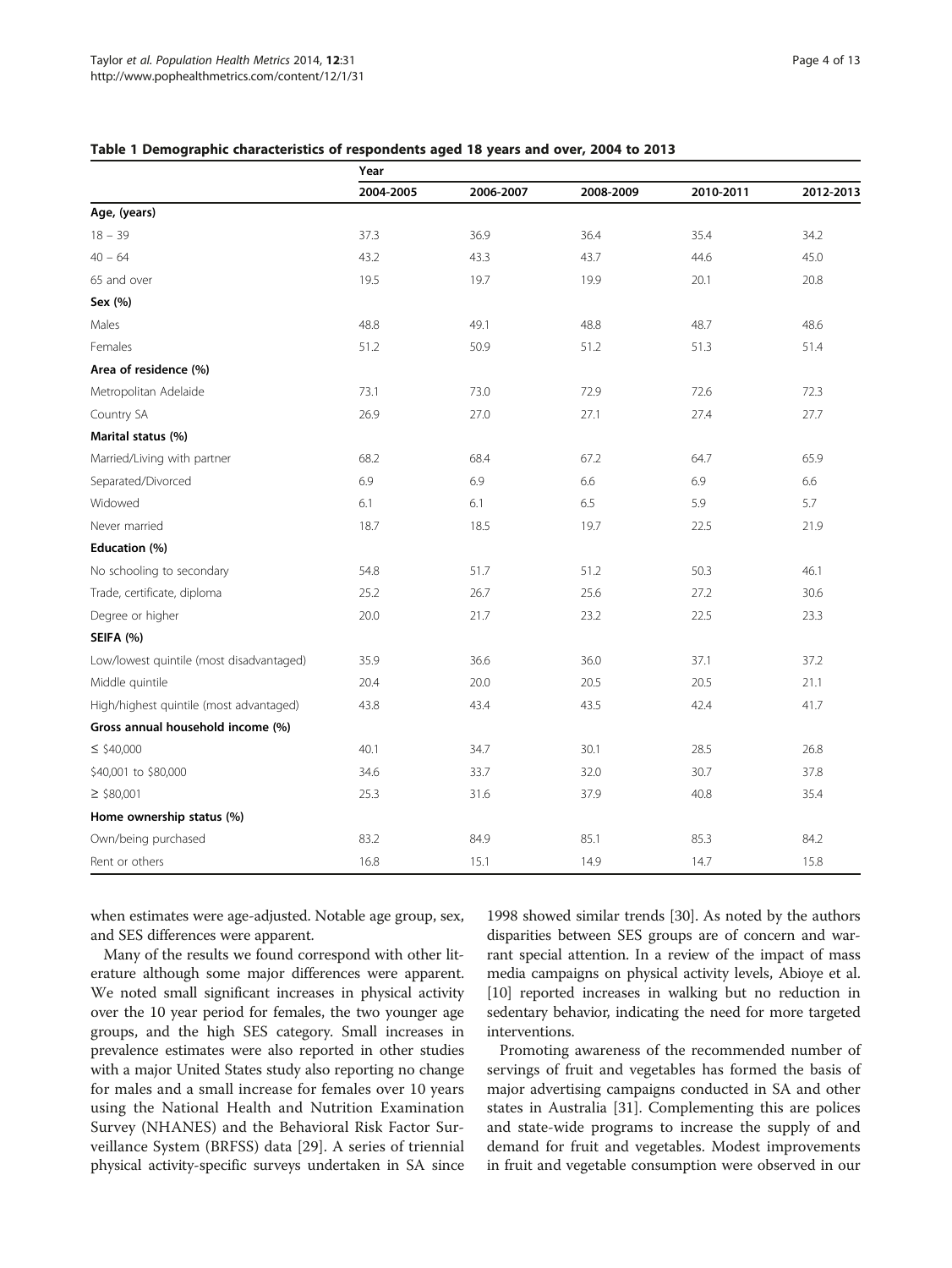|                                                                       |                          | Year; prevalence, % (95% CI) |                     |                  |                  |                  | Relative change %<br>(absolute change) | P value for trend |
|-----------------------------------------------------------------------|--------------------------|------------------------------|---------------------|------------------|------------------|------------------|----------------------------------------|-------------------|
|                                                                       |                          | 2004-2005                    | 2006-2007           | 2008-2009        | 2010-2011        | 2012-2013        |                                        |                   |
| Insufficient physical activity                                        |                          |                              |                     |                  |                  |                  |                                        |                   |
| Overall                                                               |                          | 61.7 (60.6-62.7)             | 59.6 (58.5-60.8)    | 59.4 (58.2-60.6) | 59.7 (58.5-60.9) | 59.6 (58.2-60.9) | $-3.4(-2.1)$                           | 0.005             |
| Sex                                                                   | Males                    | 59.4 (57.8-61.0)             | 58.2 (56.5-60.0)    | 57.7 (55.9-59.5) | 58.1 (56.2-59.9) | 58.1 (55.9-60.2) | $-2.2$ $(-1.3)$                        | 0.174             |
|                                                                       | Females                  | 63.8 (62.4-65.2)             | 61.0 (59.5-62.4)    | 61.1 (59.5-62.6) | 61.3 (59.7-62.8) | 61.0 (59.3-62.7) | $-4.4$ $(-2.8)$                        | 0.009             |
| Age (y)                                                               | $18 - 39$                | 54.4 (52.3-56.5)             | 52.6 (50.3-54.9)    | 50.8 (48.2-53.3) | 53.4 (50.9-55.9) | 51.0 (47.9-54.1) | $-6.3$ $(-3.4)$                        | 0.017             |
|                                                                       | $40 - 64$                | 63.2 (61.7-64.7)             | 60.2 (58.7-61.7)    | 60.5 (58.9-62.0) | 60.0 (58.3-61.6) | 61.1 (59.3-62.9) | $-3.3(-2.1)$                           | 0.046             |
|                                                                       | 65 and over              | 72.2 (70.7-73.8)             | 71.6 (70.0-73.1)    | 73.0 (71.6-74.4) | 70.4 (69.0-71.7) | 70.3 (68.9-71.7) | $-2.6$ $(-1.9)$                        | 0.097             |
| SES                                                                   | Low/lowest quintile      | 65.7 (64.0-67.4)             | 63.8 (62.0-65.6)    | 62.1 (60.1-64.0) | 62.9 (61.0-64.9) | 64.7 (62.5-67.0) | $-1.5$ $(-1.0)$                        | 0.244             |
|                                                                       | Middle quintile          | 61.5 (59.1-63.8)             | 61.3 (58.9-63.7)    | 63.9 (61.4-66.4) | 61.1 (58.5-63.8) | 57.8 (55.7-61.6) | $-6.0$ $(-3.7)$                        | 0.074             |
|                                                                       | High/highest<br>quintile | 58.6 (56.9-60.2)             | 55.3 (53.5-57.1)    | 55.1 (53.2-56.9) | 56.3 (54.5-58.1) | 55.5 (53.4-57.6) | $-5.3(-3.1)$                           | 0.022             |
| Daily vegetable<br>(<5 servings) and/or<br>fruit (<2 servings) intake |                          |                              |                     |                  |                  |                  |                                        |                   |
| Overall                                                               |                          | 54.5 (53.4-55.5)             | 54.1 (53.0-55.2)    | 49.8 (48.6-50.9) | 51.2 (50.0-52.4) | 51.5 (50.1-52.8) | $-5.5$ $(-3.0)$                        | < 0.001           |
| Sex                                                                   | Males                    | 60.9 (59.4-62.5)             | 61.3 (59.6-62.9)    | 55.3 (57.1-46.0) | 58.0 (56.2-59.8) | 60.0 (57.9-62.0) | $-1.5$ (-0.9)                          | 0.015             |
|                                                                       | Females                  | 48.3 (46.9-49.7)             | 47.2 (45.8-48.7)    | 44.5 (50.9-55.9) | 44.7 (43.2-46.2) | 43.5 (41.7-45.1) | $-9.9(-4.8)$                           | < 0.001           |
| Age (y)                                                               | $18 - 39$                | 60.9 (58.9-62.9)             | 58.8 (56.5-61.0)    | 53.4 (48.7-51.8) | 54.6 (52.2-57.1) | 53.0 (49.9-56.1) | $-13.0$ ( $-7.9$ )                     | < 0.001           |
|                                                                       | $40 - 64$                | 52.8 (51.3-54.3)             | 53.2 (51.7-54.8)    | 50.3 (40.4-43.5) | 51.3 (49.7-53.0) | 53.0 (51.2-54.8) | 0.4(0.2)                               | 0.571             |
|                                                                       | 65 and over              | 45.9 (44.1-47.6)             | 47.3 (45.6-49.0)    | 41.9 (40.4-43.5) | 44.6 (43.2-46.1) | 45.6 (44.1-47.0) | $-0.7$ $(-0.3)$                        | 0.352             |
| SES                                                                   | Low/lowest<br>quintile   | 57.2 (55.4-58.9)             | 57.1 (55.3-59.0)    | 52.6 (50.7-54.6) | 55.2 (53.2-57.1) | 55.8 (53.6-58.1) | $-2.4$ $(-1.4)$                        | 0.066             |
|                                                                       | Middle quintile          | 54.9 (52.6-57.2)             | 53.3 (50.9-55.7)    | 51.5 (49.0-54.1) | 52.2 (49.5-54.8) | 53.6 (50.1-56.5) | $-2.4$ $(-1.3)$                        | 0.263             |
|                                                                       | High/highest quintile    | 52.1 (50.4-53.7)             | 52.0 (50.2-53.7)    | 46.5 (44.6-48.3) | 47.1 (45.3-49.0) | 46.5 (44.4-48.6) | $-10.7$ ( $-5.6$ )                     | < 0.001           |
| Smoking                                                               |                          |                              |                     |                  |                  |                  |                                        |                   |
| Overall                                                               |                          | 19.4 (18.5-20.3)             | 17.8 (16.9-18.7)    | 15.5 (14.6-16.4) | 15.4 (14.5-16.3) | 13.4 (12.4-14.3) | $-30.9(-6.0)$                          | < 0.001           |
| Sex                                                                   | Males                    | 21.5 (20.1-22.8)             | 20.8 (19.3-22.3)    | 17.5 (16.1-18.9) | 17.7 (16.2-19.2) | 16.2 (14.5-17.8) | $-24.7$ $(-5.3)$                       | < 0.001           |
|                                                                       | Females                  | 17.4 (16.2-18.5)             | 14.9 (13.8-16.0)    | 13.6 (12.5-14.6) | 13.2 (12.1-14.3) | $10.7(9.6-11.8)$ | $-38.5(-6.7)$                          | < 0.001           |
| Age (y)                                                               | $18 - 39$                | 25.3 (23.4-27.2)             | 23.5 (21.5-25.5)    | 19.2 (17.3-21.2) | 17.9 (16.0-19.9) | 14.6 (12.5-16.7) | $-42.3$ $(-10.7)$                      | < 0.001           |
|                                                                       | $40 - 64$                | 19.7 (18.5-20.9)             | 18.0 (16.8-19.2)    | 16.5 (15.4-17.7) | 17.9 (16.7-19.2) | 15.8 (14.5-17.2) | $-19.8$ $(-3.9)$                       | < 0.001           |
|                                                                       | 65 and over              | $7.2(6.3-8.1)$               | $6.6$ $(5.7 - 7.4)$ | $6.3(5.6-7.1)$   | $5.2$ (4.6-5.8)  | $5.9(5.3-6.6)$   | $-18.1$ $(-1.3)$                       | 0.018             |

# <span id="page-4-0"></span>Table 2 Unadjusted prevalence of insufficient physical activity and unhealthy diet and smoking by age, sex and socio-economic status, 2014 to 2013 http://www.pophealthmetrics.com/content/12/1/31 $\frac{1}{\overline{d}}$  $\overline{\phantom{a}}$

Taylor

et al. Population Health Metrics

2014, <u>ีลี</u> ن<br>آ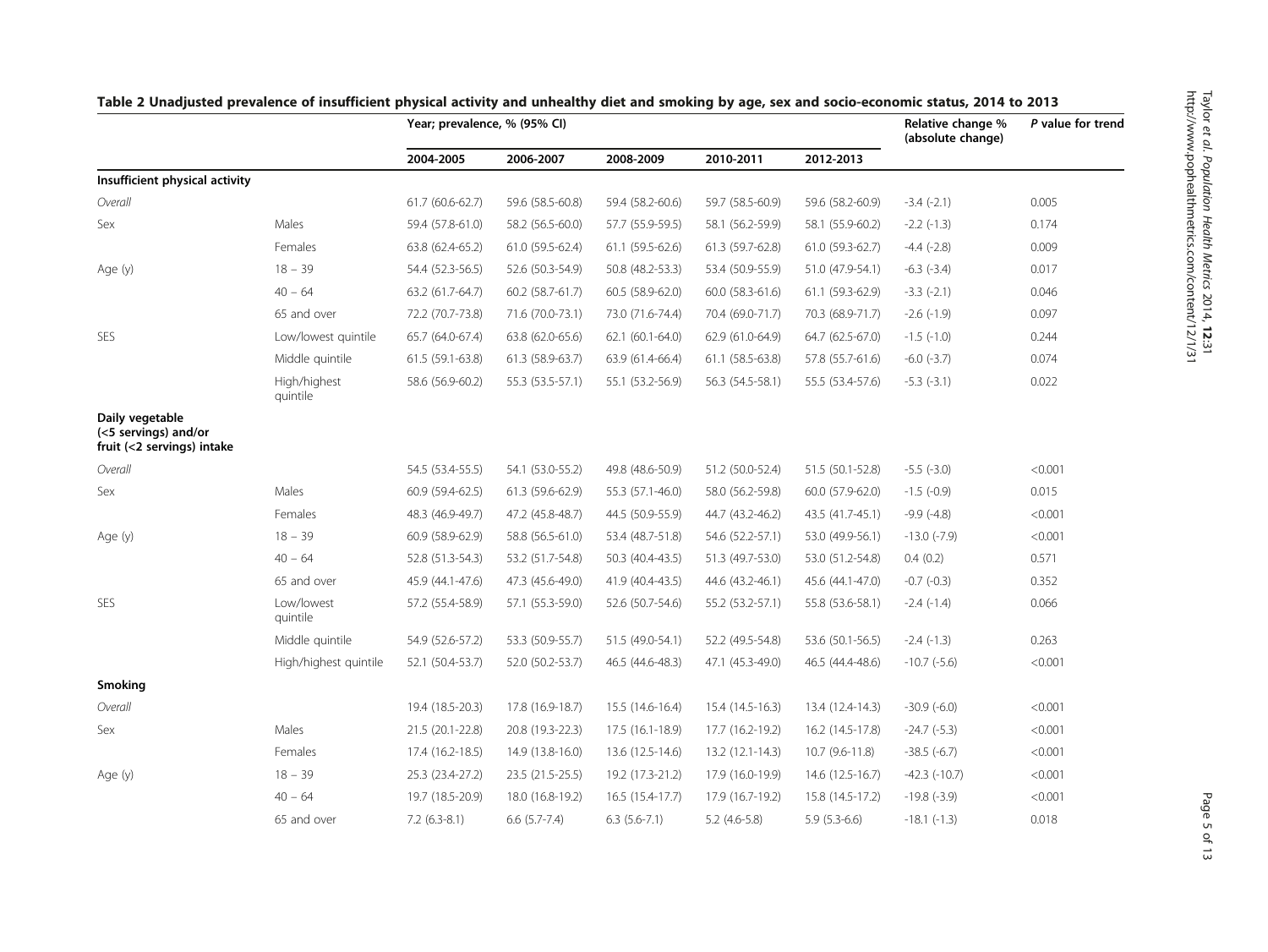| <b>SES</b> | Low/lowest guintile                                                                                      | 23.2 (21.6-24.8) 21.7 (20.1-23.3) |                                                                                      |  | -32.3 (-7.5)  | $<$ 0.001 |
|------------|----------------------------------------------------------------------------------------------------------|-----------------------------------|--------------------------------------------------------------------------------------|--|---------------|-----------|
|            | Middle quintile                                                                                          |                                   | 19.4 (17.5-21.4) 18.2 (16.1-20.3) 14.8 (13.0-16.7) 15.1 (13.1-17.1) 16.1 (13.6-18.6) |  | $-17.0(-3.3)$ | < 0.001   |
|            | High/highest quintile 16.2 (14.9-17.5) 14.3 (12.9-15.6) 11.7 (10.6-12.9) 12.3 (11.1-13.6) 9.9 (8.6-11.2) |                                   |                                                                                      |  | $-38.9(-6.3)$ | < 0.001   |

Table 2 Unadjusted prevalence of insufficient physical activity and unhealthy diet and smoking by age, sex and socio-economic status, 2014 to 2013 (Continued)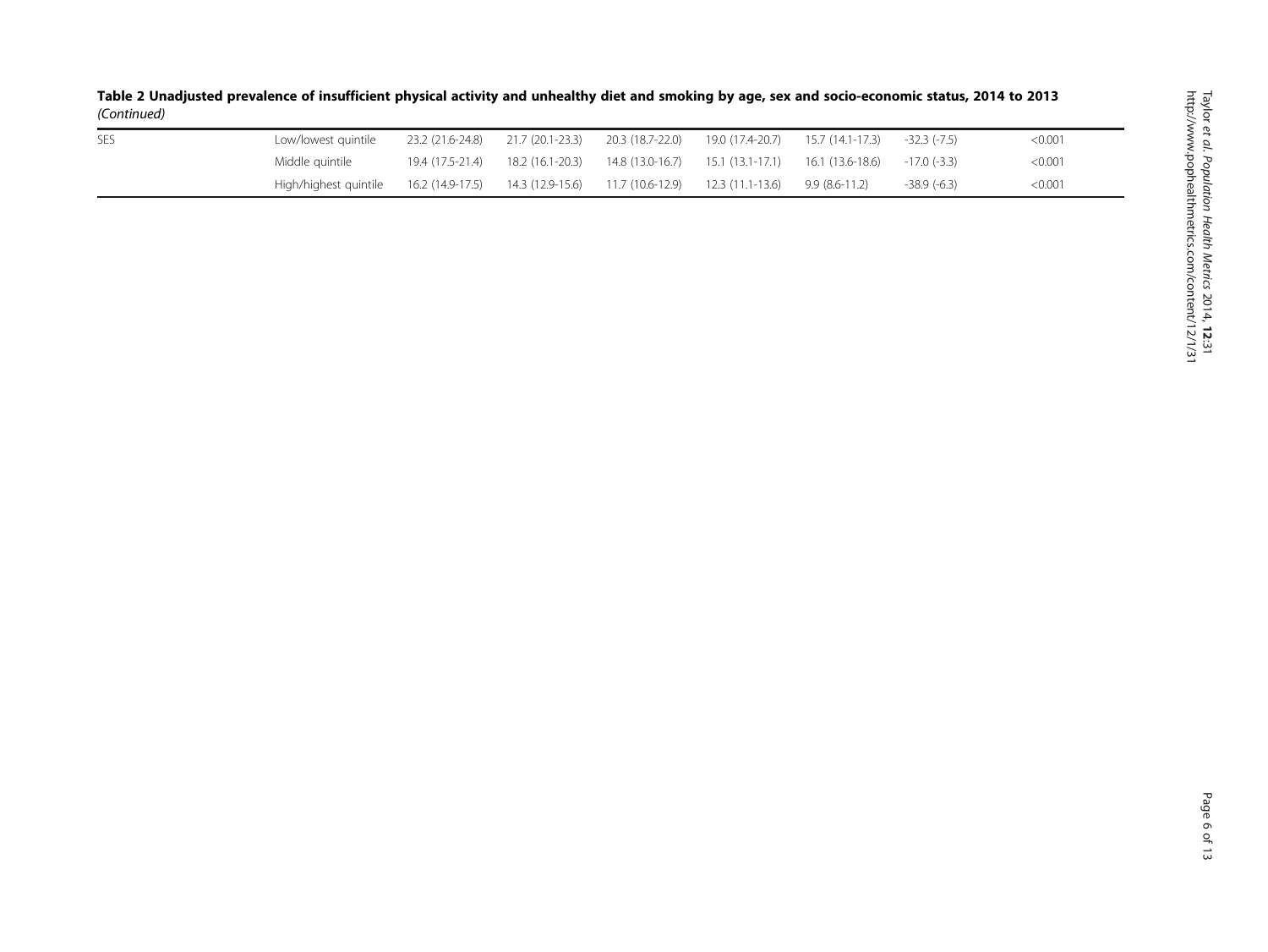|                                                    |                       | Year; prevalence, % (95% CI) |                  |                     |                    |                     | Relative change %<br>(absolute change) | P value for trend |
|----------------------------------------------------|-----------------------|------------------------------|------------------|---------------------|--------------------|---------------------|----------------------------------------|-------------------|
|                                                    |                       | 2004-2005                    | 2006-2007        | 2008-2009           | 2010-2011          | 2012-2013           |                                        |                   |
| Long-term risk of harm from alcohol                |                       |                              |                  |                     |                    |                     |                                        |                   |
| Overall                                            |                       | $3.9(3.5-4.3)$               | $3.8(3.4-4.3)$   | $4.1(3.6-4.6)$      | $3.8(3.3-4.2)$     | $3.9(3.4-4.4)$      | 0(0)                                   | 0.833             |
| Sex                                                | Males                 | $3.9(3.3-4.5)$               | $4.4$ (3.8-5.1)  | $4.6$ (3.9-5.4)     | $4.2$ $(3.5-4.9)$  | $4.2$ $(3.4-5.0)$   | 7.7(0.3)                               | 0.691             |
|                                                    | Females               | $4.0$ $(3.3-4.5)$            | $3.2$ (2.7-3.8)  | $3.6(3.0-4.2)$      | 3.4 (2.9-4.0)      | $3.6(3.0-4.2)$      | $-10.0$ $(-0.4)$                       | 0.473             |
| Age (y)                                            | $18 - 39$             | $4.4(3.6-5.3)$               | $4.3(3.3-5.1)$   | $4.6$ (3.6-5.7)     | $4.0$ $(3.0-5.0)$  | $3.4(2.4-4.5)$      | $-22.7$ $(-1.0)$                       | 0.033             |
|                                                    | $40 - 64$             | $4.3(3.7-4.9)$               | $4.2$ (3.6-4.8)  | $4.6$ (3.9-5.2)     | $4.4$ (3.8-5.0)    | $5.0(4.3-5.8)$      | 16.3(0.7)                              | 0.074             |
|                                                    | 65 and over           | $2.2(1.7-2.7)$               | $2.2(1.7-2.7)$   | $2.2(1.8-2.7)$      | $2.1(1.7-2.5)$     | $2.1(1.7-2.5)$      | $-4.5$ $(-0.1)$                        | 0.768             |
| <b>SES</b>                                         | Low/lowest quintile   | $3.7(3.1-4.4)$               | $3.9(3.2-4.6)$   | $4.0(3.2-4.8)$      | $4.2$ $(3.4-5.1)$  | $3.7(2.9-4.5)$      | $-2.6(-0.1)$                           | 0.835             |
|                                                    | Middle quintile       | $4.2$ (3.2-5.1)              | $3.5(2.6-4.4)$   | $3.9(2.9-4.9)$      | $3.9(3.0-4.8)$     | $4.1(2.8-5.4)$      | $-2.4(-0.1)$                           | 0.848             |
|                                                    | High/highest quintile | $3.9(3.3-4.6)$               | $3.9(3.2-4.7)$   | $4.3$ $(3.5-5.0)$   | $3.3(2.7-3.9)$     | $3.9(3.2-4.6)$      | 0(0)                                   | 0.454             |
| Soft drink consumption $(\geq 500 \text{ ml/day})$ |                       |                              |                  |                     |                    |                     |                                        |                   |
| Overall                                            |                       |                              |                  | 11.8 (10.9-12.7)    | $9.4(8.6-10.1)$    | $7.7(6.8-8.5)$      | $-34.7(-4.1)$                          | < 0.001           |
| Sex                                                | Males                 |                              |                  | 15.9 (14.3-17.4)    | 12.4 (11.2-13.7)   | 10.3 (8.7-11.9)     | $-35.2$ $(-5.6)$                       | < 0.001           |
|                                                    | Females               |                              |                  | $7.8(6.9-8.8)$      | $6.4(5.6-7.3)$     | $5.2(4.4-6.0)$      | $-33.3(-2.6)$                          | < 0.001           |
| Age (y)                                            | $18 - 39$             |                              |                  | 17.9 (15.8-20.1)    | 13.1 (11.4-14.8)   | $10.1 (8.0 - 12.1)$ | $-43.6(-7.8)$                          | < 0.001           |
|                                                    | $40 - 64$             |                              |                  | $10.1 (9.1 - 11.1)$ | $9.1 (8.1 - 10.1)$ | $8.0(6.9-9.1)$      | $-20.8$ $(-2.1)$                       | < 0.001           |
|                                                    | 65 and over           |                              |                  | $4.0(3.3-4.7)$      | $3.3(2.8-3.9)$     | $3.3$ $(2.5-3.5)$   | $-17.5$ ( $-0.7$ )                     | 0.062             |
| <b>SES</b>                                         | Low/lowest quintile   |                              |                  | 15.7 (14.0-17.5)    | 12.2 (10.7-13.6)   | 10.0 (8.4-11.7)     | $-36.3(-5.7)$                          | < 0.001           |
|                                                    | Middle quintile       |                              |                  | 11.0 (8.9-13.2)     | $9.0(7.4-10.7)$    | $8.1(6.0-10.2)$     | $-26.4(-2.9)$                          | 0.001             |
|                                                    | High/highest quintile |                              |                  | $8.8(7.6-10.0)$     | $7.1$ (6.1-8.0)    | $5.3(4.3-6.3)$      | $-39.8(-3.5)$                          | < 0.001           |
| Obesity                                            |                       |                              |                  |                     |                    |                     |                                        |                   |
| Overall                                            |                       | 17.3 (16.6-18.1)             | 19.3 (18.4-20.1) | 20.0 (19.1-20.9)    | 22.5 (21.5-23.5)   | 21.9 (20.8-23.0)    | 26.6(4.6)                              | < 0.001           |
| Sex                                                | Males                 | 17.1 (16.0-18.3)             | 19.4 (18.1-20.8) | 19.9 (18.5-21.3)    | 22.0 (20.5-23.6)   | 21.9 (20.1-23.7)    | 28.1(4.8)                              | < 0.001           |
|                                                    | Females               | 17.6 (16.5-18.6)             | 19.1 (18.0-20.2) | 20.1 (18.9-21.2)    | 22.9 (21.6-24.2)   | 21.9 (20.5-23.3)    | 24.4 (4.3)                             | < 0.001           |
| Age (y)                                            | $18 - 39$             | 12.6 (11.3-14.0)             | 14.3 (12.7-15.9) | 15.4 (13.4-17.2)    | 16.6 (14.7-18.5)   | 15.8 (13.4-18.3)    | 25.4(3.2)                              | < 0.001           |
|                                                    | $40 - 64$             | 22.2 (20.9-23.4)             | 24.9 (23.5-26.2) | 25.0 (23.7-26.3)    | 28.3 (26.7-29.8)   | 27.0 (25.4-28.6)    | 21.6(4.8)                              | < 0.001           |
|                                                    | 65 and over           | 15.6 (14.3-16.9)             | 16.2 (14.9-17.5) | 17.4 (16.3-18.6)    | 20.1 (18.9-21.3)   | 20.8 (19.7-22.0)    | 33.3(5.2)                              | < 0.001           |
| <b>SES</b>                                         | Low/lowest quintile   | 21.6 (20.1-23.0)             | 22.9 (21.4-24.5) | 25.0 (23.4-26.7)    | 27.0 (25.2-28.8)   | 27.4 (25.4-29.5)    | 26.9(5.8)                              | < 0.001           |
|                                                    | Middle quintile       | 16.9 (15.2-18.6)             | 18.6 (16.8-20.4) | 20.6 (18.6-22.6)    | 22.6 (20.4-24.8)   | 20.4 (18.2-22.7)    | 20.7(3.5)                              | < 0.001           |
|                                                    | High/highest quintile | 14.0 (12.9-15.2)             | 16.5 (15.2-17.8) | $15.5(14.3-16.7)$   | 18.5 (17.1-19.9)   | 17.6 (16.0-19.1)    | 25.7(3.6)                              | < 0.001           |

<span id="page-6-0"></span>Table 3 Unadjusted prevalence of long term risk of harm from alcohol, soft drink consumption, and obesity by age, sex, and socio-economic status, 2004 to 2013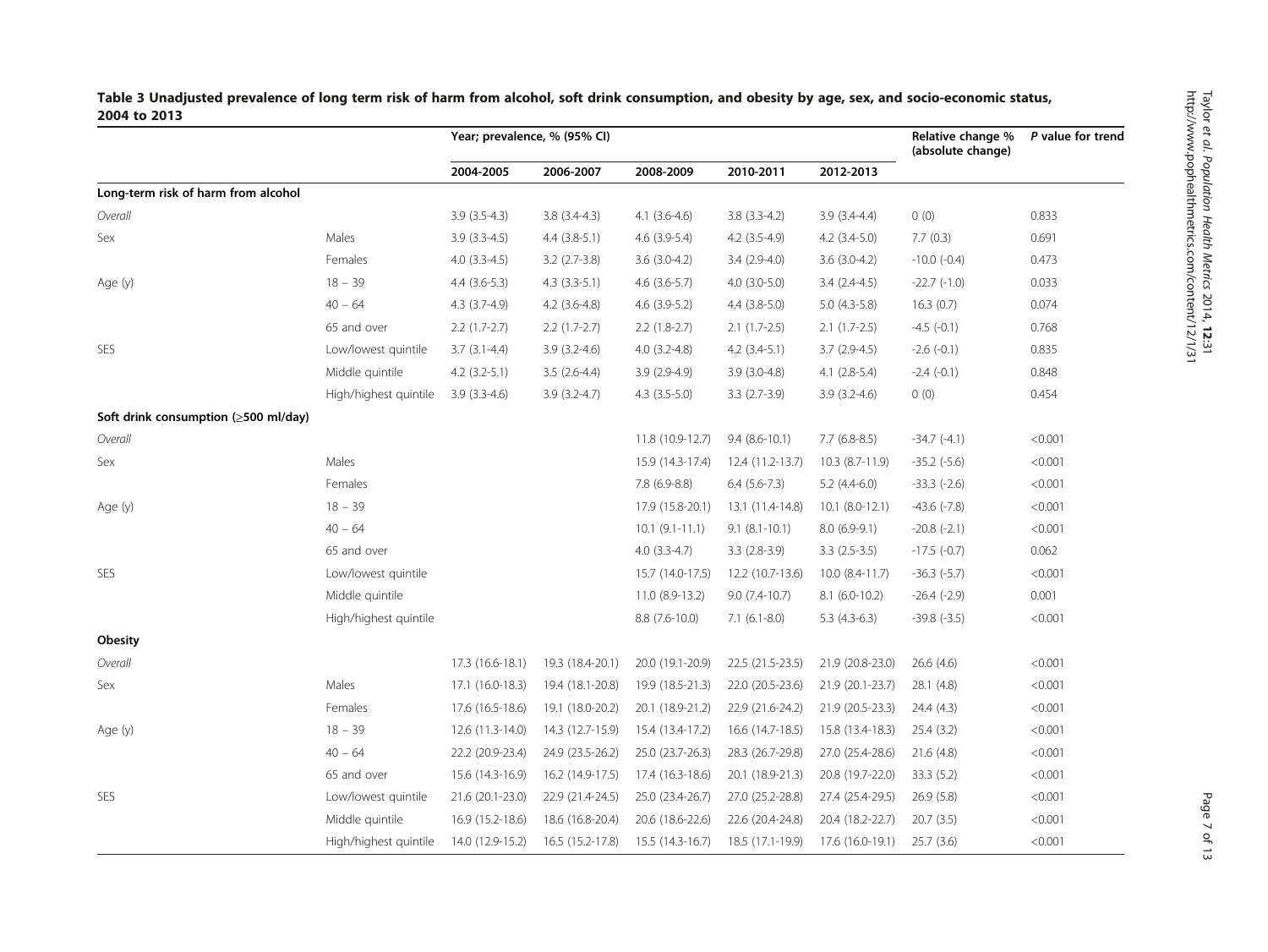|                        |                       |                     | Year; prevalence, % (95% CI) |                     |                   |                   |               | P value for trend |
|------------------------|-----------------------|---------------------|------------------------------|---------------------|-------------------|-------------------|---------------|-------------------|
|                        |                       | 2004-2005           | 2006-2007                    | 2008-2009           | 2010-2011         | 2012-2013         |               |                   |
| High blood pressure    |                       |                     |                              |                     |                   |                   |               |                   |
| Overall                |                       | 18.9 (18.2-19.6)    | 19.0 (18.2-19.7)             | 19.7 (18.9-20.4)    | 21.2 (20.4-22.0)  | 21.1 (20.3-22.0)  | 11.6(2.2)     | < 0.001           |
| Sex                    | Males                 | 18.2 (17.1-19.3)    | 17.9 (16.8-18.9)             | 19.2 (18.1-20.3)    | 20.3 (19.0-21.5)  | 20.4 (19.0-21.7)  | 12.1(2.2)     | < 0.001           |
|                        | Females               | 19.6 (18.6-20.5)    | 20.0 (19.1-21.0)             | 20.1 (19.2-21.1)    | 22.0 (21.0-23.0)  | 21.8 (20.8-22.9)  | 11.2(2.2)     | 0.001             |
| Age (y)                | $18 - 39$             | $2.2(1.5-2.8)$      | $2.2(1.6-2.8)$               | $1.9(1.2-2.5)$      | $3.1(2.3-4.0)$    | $1.7(0.9-2.5)$    | $-22.7(-0.5)$ | 0.941             |
|                        | $40 - 64$             | 18.7 (17.6-19.9)    | 18.5 (17.4-19.6)             | 20.1 (18.9-21.2)    | 20.7 (19.5-22.0)  | 20.8 (19.5-22.2)  | 11.2(2.1)     | < 0.001           |
|                        | 65 and over           | 51.2 (49.4-52.9)    | 51.3 (49.6-53.0)             | 51.5 (49.9-53.1)    | 53.9 (52.5-55.4)  | 53.6 (52.2-55.1)  | 4.7(2.4)      | 0.024             |
| SES                    | Low/lowest quintile   | 20.3 (19.1-21.5)    | 21.1 (19.9-22.4)             | 21.4 (20.1-22.7)    | 24.6 (23.1-26.0)  | 22.6 (21.1-24.1)  | 11.3(2.3)     | < 0.001           |
|                        | Middle quintile       | 19.8 (18.2-21.4)    | 21.5 (19.8-23.2)             | 20.8 (19.1-22.5)    | 20.6 (18.8-22.3)  | 21.9 (20.0-23.8)  | 10.6(2.1)     | 0.235             |
|                        | High/highest quintile | 17.3 (16.2-18.4)    | $16.0(15.0-17.1)$            | 17.7 (16.6-18.8)    | 18.5 (17.3-19.6)  | 19.5 (18.2-20.8)  | 12.7(2.2)     | < 0.001           |
| High blood cholesterol |                       |                     |                              |                     |                   |                   |               |                   |
| Overall                |                       | 14.6 (13.9-15.2)    | 14.6 (13.9-15.2)             | 15.9 (15.2-16.5)    | 16.9 (16.1-17.6)  | 17.7 (16.8-18.6)  | 21.2(3.1)     | < 0.001           |
| Sex                    | Males                 | 15.1 (14.0-16.1)    | 14.6 (13.6-15.6)             | 16.1 (15.0-17.2)    | 17.4 (16.2-18.7)  | 18.0 (16.5-19.4)  | 19.2 (2.9)    | < 0.001           |
|                        | Females               | 14.1 (13.3-14.9)    | 14.6 (13.7-15.4)             | 15.6 (14.7-16.5)    | 16.3 (15.4-17.2)  | 17.4 (16.4-18.4)  | 23.4(3.3)     | < 0.001           |
| Age (y)                | $18 - 39$             | $2.4(1.7-3.1)$      | $2.1(1.5-2.7)$               | $2.4(1.6-3.2)$      | $2.1(1.4-2.8)$    | $2.5(1.0-4.0)$    | 4.2(0.1)      | 0.860             |
|                        | $40 - 64$             | 16.2 (15.2-17.3)    | 15.8 (14.8-16.9)             | 17.6 (16.5-18.7)    | 19.0 (17.7-20.3)  | 18.8 (17.5-20.1)  | 16.0(2.6)     | < 0.001           |
|                        | 65 and over           | 34.2 (32.5-35.8)    | 35.1 (33.5-36.8)             | 36.6 (35.1-38.2)    | 38.1 (36.7-39.6)  | 40.3 (33.8-41.7)  | 17.8(6.1)     | < 0.001           |
| SES                    | Low/lowest quintile   | $15.2(14.1-16.3)$   | 15.9 (14.8-17.1)             | 17.4 (16.2-18.6)    | 18.8 (17.5-20.1)  | 19.5 (17.9-21.2)  | 28.3(4.3)     | < 0.001           |
|                        | Middle quintile       | 14.9 (13.4-16.3)    | 15.2 (13.7-16.6)             | 16.0 (14.5-17.4)    | $16.7(15.1-18.4)$ | 17.2 (15.5-18.9)  | 15.4(2.3)     | 0.011             |
|                        | High/highest quintile | 13.9 (13.0-14.9)    | $13.1(12.1-14.1)$            | $14.5(13.5-15.5)$   | $15.2(14.1-16.3)$ | $16.3(15.1-17.6)$ | 17.3(2.4)     | < 0.001           |
| <b>Diabetes</b>        |                       |                     |                              |                     |                   |                   |               |                   |
| Overall                |                       | $6.8(6.4-7.3)$      | $7.2$ (6.7-7.7)              | $7.6(7.0-8.1)$      | $7.8(7.3-8.4)$    | $8.1(7.6-8.7)$    | 19.1(1.3)     | < 0.001           |
| Sex                    | Males                 | $6.4$ $(5.7 - 7.0)$ | $7.1(6.4-7.8)$               | $8.0(7.2-8.8)$      | 8.2 (7.4-9.0)     | $7.8(7.1-8.6)$    | 21.9(1.4)     | < 0.001           |
|                        | Females               | $7.2(6.6-7.9)$      | $7.3(6.56-8.0)$              | $7.2(6.5-7.8)$      | $7.5(6.8-8.2)$    | $8.4(7.6-9.2)$    | 16.7(1.2)     | 0.021             |
| Age (y)                | $18 - 39$             | $1.9(1.4-2.4)$      | $2.2(1.6-2.8)$               | $2.8(1.9-3.7)$      | $2.3(1.5-3.0)$    | $2.3(1.4-3.1)$    | 21.1(0.4)     | 0.262             |
|                        | $40 - 64$             | $7.2(6.4-7.9)$      | $7.0(6.2-7.7)$               | $7.0(6.3-7.7)$      | $8.1(7.2-9.0)$    | $8.0(7.1-8.8)$    | 11.1(0.8)     | 0.019             |
|                        | 65 and over           | 15.5 (14.2-16.8)    | 17.0 (15.7-18.3)             | 17.6 (16.4-18.7)    | 17.1 (15.9-18.2)  | 18.1 (17.0-19.3)  | 16.8(2.6)     | 0.037             |
| SES                    | Low/lowest quintile   | 8.2 (7.3-9.0)       | $9.1 (8.2 - 10.0)$           | 8.8 (8.0-9.7)       | 10.0 (9.0-10.9)   | $9.4(8.4-10.3)$   | 16.0(1.3)     | 0.019             |
|                        | Middle quintile       | $7.5(6.4-8.7)$      | $6.6$ $(5.6-7.5)$            | $7.7(6.5-9.1)$      | $8.2$ (7.0-9.5)   | $8.3(7.2-9.5)$    | 10.7(0.8)     | 0.069             |
|                        | High/highest quintile | $5.4(4.8-6.1)$      | $5.9(5.2-6.6)$               | $6.4$ $(5.7 - 7.2)$ | $5.8(5.1-6.5)$    | $7.0$ (6.1-7.8)   | 19.6(1.6)     | 0.006             |

## <span id="page-7-0"></span>Table 4 Unadjusted prevalence of high blood pressure, high cholesterol, and diabetes by age, sex, and socio-economic status, 2004 to 2013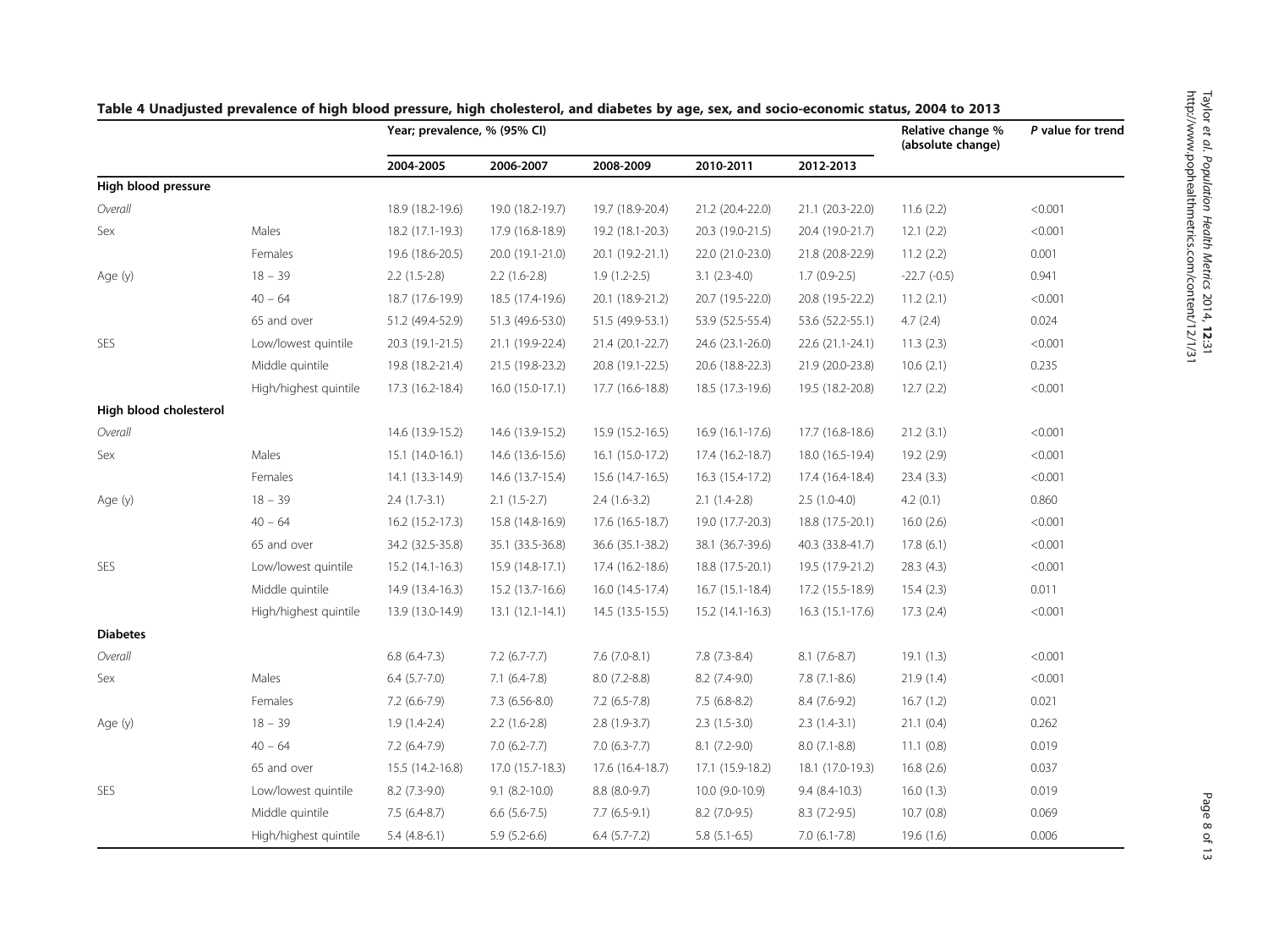|                       |                                | Year; prevalence, % (95% CI) |                     |                   |                   |                     | Relative change % | P value   |
|-----------------------|--------------------------------|------------------------------|---------------------|-------------------|-------------------|---------------------|-------------------|-----------|
|                       |                                | 2004-2005                    | 2006-2007           | 2008-2009         | 2010-2011         | 2012-2013           | (absolute change) | for trend |
| No risk factors (0/8) |                                |                              |                     |                   |                   |                     |                   |           |
| Overall               |                                | 11.3 (10.6-12.0)             | 13.1 (12.3-13.9)    | 13.6 (12.8-14.6)  | 13.2 (12.4-14.1)  | 14.0 (13.0-15.1)    | 23.9(2.7)         | < 0.001   |
|                       | Males                          | $10.3(9.3-11.4)$             | 11.4 (10.3-12.6)    | 12.1 (10.9-13.5)  | $11.4(10.3-12.7)$ | 11.3 (10.0-12.7)    | 9.7(1.0)          | 0.287     |
| Sex                   | Females                        | $12.2(11.3-13.3)$            | 14.8 (13.7-15.9)    | 15.1 (13.9-16.4)  | 15.0 (13.8-16.3)  | 16.7 (15.3-18.3)    | 36.9(4.5)         | < 0.001   |
|                       | $18 - 39$                      | 15.0 (13.5-16.5)             | 16.6 (15.0-18.4)    | 19.5 (17.5-21.6)  | 18.3 (16.5-20.3)  | 20.6 (18.3-23.1)    | 37.3 (5.6)        | < 0.001   |
| Age (y)               | $40 - 64$                      | 10.8 (9.8-11.8)              | $13.1(12.1-14.2)$   | 11.9 (11.0-13.0)  | 12.5 (11.3-13.8)  | 12.5 (11.2-13.8)    | 15.7(1.7)         | 0.137     |
|                       | 65 and over                    | $5.2(4.5-6.1)$               | $6.1$ $(5.2 - 7.0)$ | $6.4(5.6-7.2)$    | $5.7(5.0-6.4)$    | $6.3(5.6-7.1)$      | 21.2(1.1)         | 0.148     |
|                       | Low/lowest quintile            | $8.6(7.6-9.7)$               | $9.7(8.6-10.9)$     | $10.2$ (9.0-11.6) | $10.2$ (9.0-11.6) | $10.1 (8.7 - 11.7)$ | 17.4(1.5)         | 0.080     |
| SES                   | Middle quintile                | $9.9(8.5-11.5)$              | 13.1 (11.4-14.9)    | $11.1(9.5-13.0)$  | 12.8 (10.9-15.0)  | 13.5 (11.4-15.8)    | 36.4(3.6)         | 0.020     |
|                       | High/highest quintile          | 14.1 (10.6-12.0)             | 15.9 (14.6-17.3)    | 17.7 (16.1-19.3)  | 16.0 (14.6-17.4)  | 17.8 (16.1-19.5)    | 26.2(3.7)         | 0.020     |
|                       | Multiple risk factors $(≥2/8)$ |                              |                     |                   |                   |                     |                   |           |
| Overall               |                                | 62.4 (61.3-63.4)             | 61.4 (60.3-62.6)    | 59.3 (58.1-60.5)  | 60.3 (59.0-61.5)  | 59.8 (58.3-61.2)    | $-4.2$ $(-2.6)$   | < 0.001   |
|                       | Males                          | 64.3 (62.7-65.9)             | 64.5 (62.8-66.3)    | 61.3 (59.4-63.1)  | $62.3(60.4-64.1)$ | 63.4 (61.3-65.6)    | $-1.4$ ( $-0.9$ ) | 0.062     |
| Sex                   | Females                        | 60.4 (59.0-61.9)             | 58.3 (56.8-59.9)    | 57.3 (55.7-58.9)  | 58.3 (56.7-59.9)  | 56.2 (54.3-58.0)    | $-7.0$ $(-4.2)$   | < 0.001   |
|                       | $18 - 39$                      | 53.3 (51.2-55.5)             | 51.3 (48.9-53.7)    | 47.5 (44.9-50.1)  | 46.7 (44.2-49.3)  | 44.2 (41.0-47.4)    | $-17.1$ $(-9.1)$  | < 0.001   |
| Age (y)               | $40 - 64$                      | 63.7 (62.2-65.2)             | 63.5 (61.9-65.0)    | 62.1 (60.6-63.6)  | 63.9 (62.2-65.6)  | 64.3 (62.5-66.2)    | 0.9(0.6)          | 0.446     |
|                       | 65 and over                    | 76.8 (75.3-78.3)             | 76.7 (75.2-78.2)    | 75.3 (73.8-76.7)  | 76.5 (75.2-77.8)  | 76.2 (74.9-77.5)    | $-0.8$ $(-0.6)$   | 0.660     |
|                       | Low/lowest quintile            | 68.3 (66.6-70.1)             | 67.7 (65.8-69.6)    | 66.0 (64.1-68.0)  | 68.2 (66.3-70.1)  | 66.1 (63.8-68.5)    | $-3.2$ $(-2.2)$   | 0.107     |
| <b>SES</b>            | Middle quintile                | 63.1 (60.7-65.5)             | 62.5 (60.0-65.0)    | 63.2 (60.6-65.8)  | 61.0 (58.2-63.7)  | 60.8 (57.7-63.9)    | $-3.6(-2.3)$      | 0.062     |
|                       | High/highest quintile          | 57.2 (55.5-58.9)             | 55.8 (53.9-57.6)    | 52.0 (50.1-53.9)  | 53.2 (51.3-55.0)  | 53.6 (51.4-55.8)    | $-6.3$ $(-3.6)$   | < 0.001   |

# <span id="page-8-0"></span>Table 5 Unadjusted prevalence of multiple risk factors\* by age, sex and socio-economic status, 2004 to 2013

\*Respondents who had at least two of the following eight lifestyle risk factors: insufficient physical activity, long-term alcohol consumption, current smoking, under-consumption of fruits and vegetables, high blood pressure, high cholesterol, diabetes, and obesity.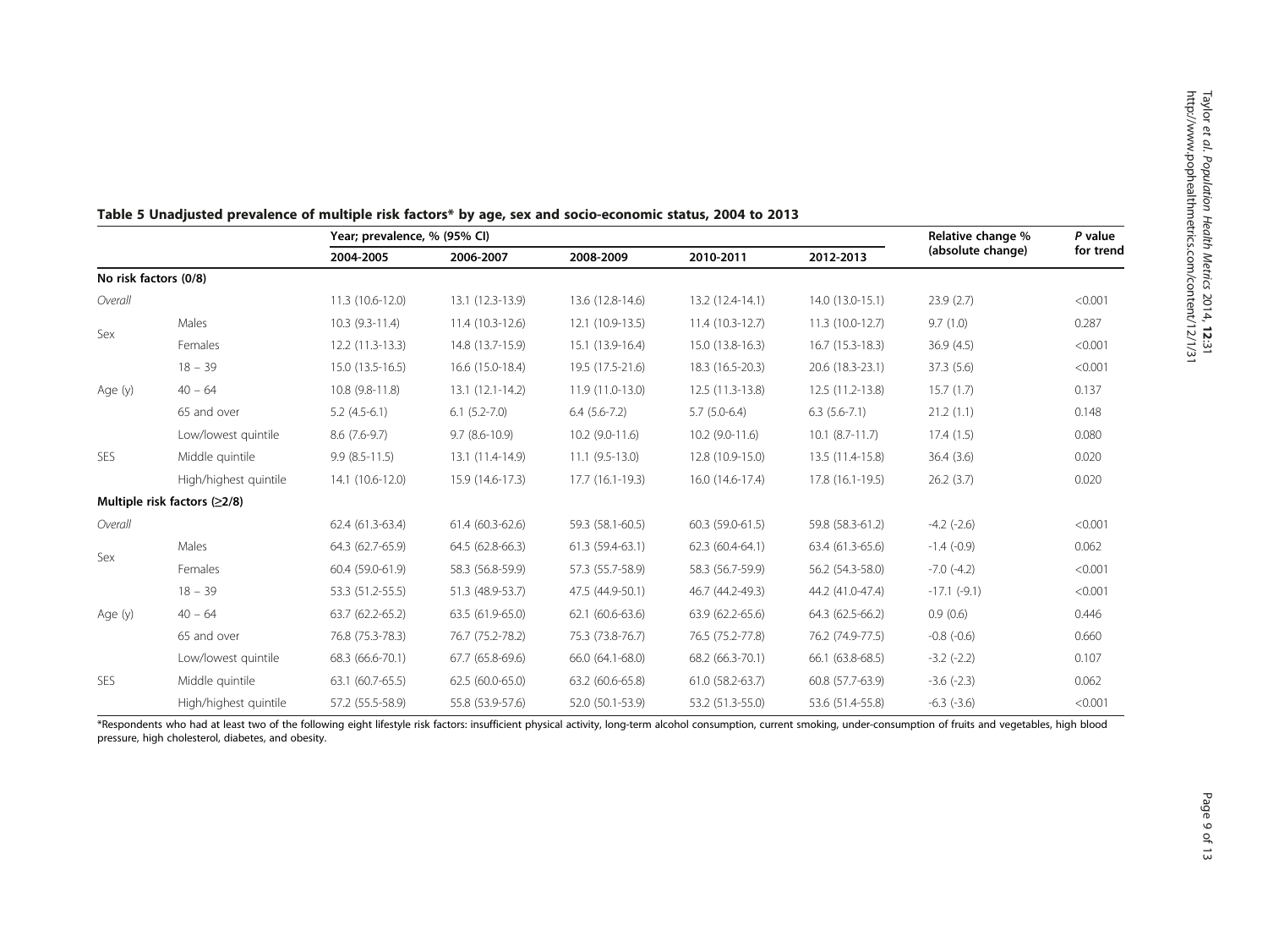<span id="page-9-0"></span>

study. Ford et al. reported similar results in their assessment of fruit and vegetable intake over a 10-year period [[9\]](#page-11-0). Of note was the positive relative change for the younger age group indicating their increase in reported fruit and vegetable consumption, perhaps based on the efforts of schools and campaigns targeted at younger age groups in the last decade. It should be noted that fruit and vegetable consumption is only a marker of good nutrition and does not adequately provide a comprehensive assessment of what should constitute an appropriate diet.

Overall smoking rates are declining in most developed countries [\[9](#page-11-0)[,32,33](#page-12-0)] although concern is expressed for some demographic groups where rates are not necessarily falling [\[9](#page-11-0)]. Our results indicate some dramatic decreases

with significant trends for each group analyzed. Selfreporting smoking estimates using the telephone as the mode of data collection often lack face validity when compared to face-to-face surveys. Surveillance systems such as SAMSS are not designed to provide concise and precise estimates in a population at a given point in time; for this, a census or large sample survey should be undertaken. For public health policy, the concern is mostly on increases and decreases of smoking behaviors over time. The reality in surveillance is that the population characteristics as well as the behaviors measured are changing over time, some more profoundly than others.

Some large differences were apparent for long-term risk of harm from adverse alcohol intake with promising

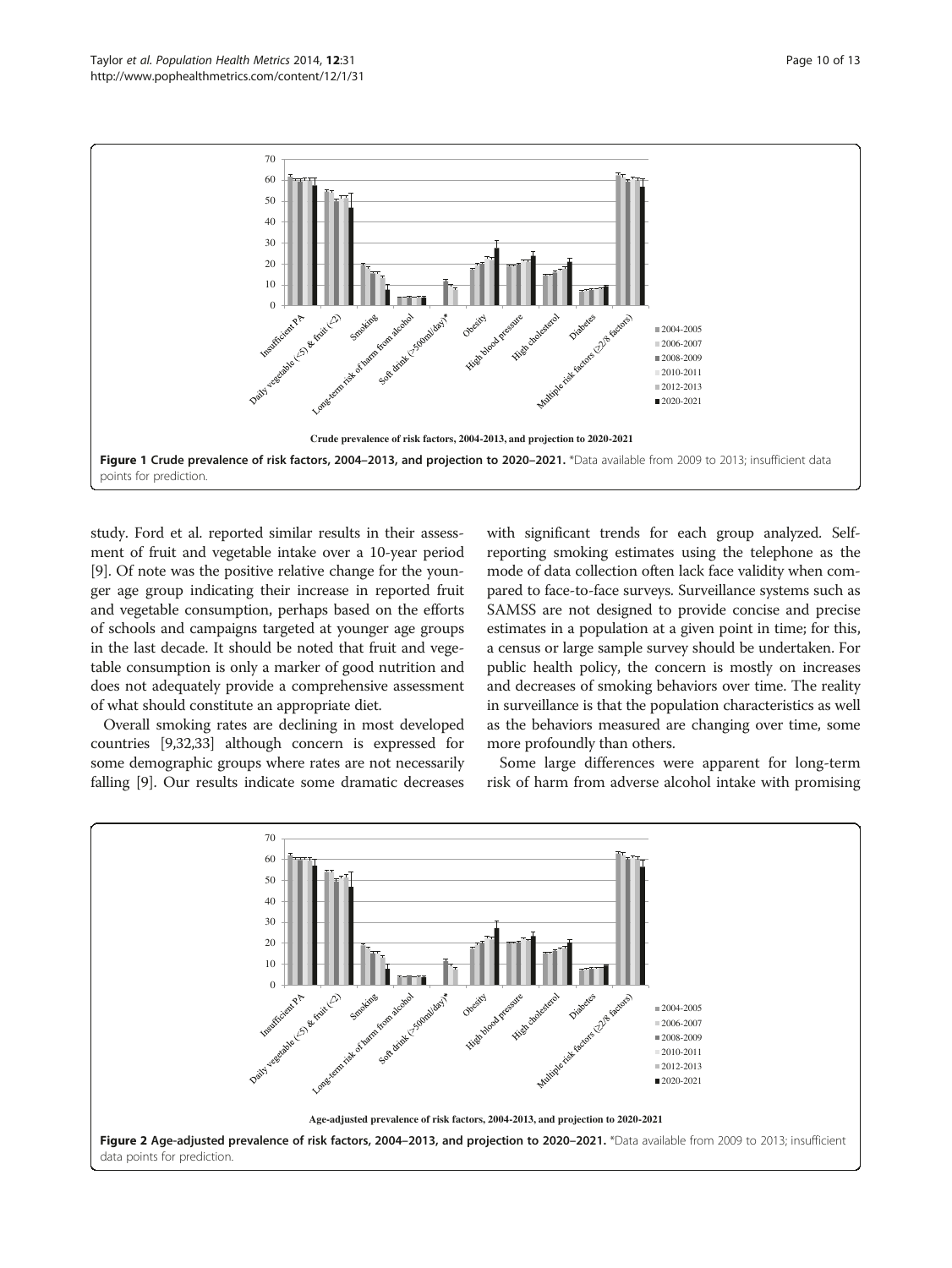significant decreases for the younger age group. The considerable efforts that have gone into alcohol health promotion efforts for this younger age group should be continued as a priority.

The increase in obesity over time has also been shown in many developed countries [[7,9,29,](#page-11-0)[32-34\]](#page-12-0) although other studies have started to show a level of stabilization or even decreases [[35,36\]](#page-12-0). Of interest in our data were the small decreases in the prevalence of obesity when comparing the latter two comparison periods (2012–2013 with 2010– 2011), perhaps indicating a change in the direction of the trend. It should be noted that self-reported height and weight often do not correlate with actual measurements, as socially desirable responses are often given [[37\]](#page-12-0). Notwithstanding, from a surveillance point of view, it is again the changes over time that are important to consider rather than the actual estimate, as socially desirable responses are usually consistently given.

In terms of self-reported ever-having high blood pressure, previous Canadian and Japanese studies have shown increases such as ours [[32,33\]](#page-12-0), although major biomedical studies highlighting global trends have shown decreases over the past three decades, [\[38](#page-12-0)] especially in high-income countries such as Australia. These decreases in highincome countries are due to the increased awareness of the consequences of high blood pressure, increased pharmacological treatment and diagnostic examinations, and the increase in the awareness and access to preventive services [\[39\]](#page-12-0). In interpreting our results, consideration that our study used the broad question of "have you ever been told you have high blood pressure" should be taken into account, while other clinical studies assess the high levels of medication interventions. Similarly, the increase in the prevalence of self-reported ever-having high cholesterol levels we report has been replicated in other studies, [[32,33](#page-12-0)] although major global trends report decreases when current measurements are taken [\[40\]](#page-12-0). Again the differences are because of the questions we ask and the success of treatment regimes. It is also important to note that clarification on what respondents believe is "high cholesterol" may not be fully understood by respondents. Previous research has shown that the high cholesterol question used in SAMSS does not have very high validity or reliability values [[41](#page-12-0)].

There was a potential bias from survey non-response in this study, and this should be seen as a weakness of the study. The sampling technique was unbiased other than the need for participants to be living in a household with a telephone, which now represents about 60% of Australian households [\[42\]](#page-12-0). There is a trend toward lower response rates in all types of population surveys as people protect their privacy or are overwhelmed by marketing telephone calls or mailings. The high number of mobile-only households not necessarily included in this

sample could lead to bias, as mobile-only households are associated with younger populations who often have higher risk factor rates, especially smoking and excessive alcohol [[42](#page-12-0)]. Additional file [1](#page-11-0) details the unweighted age and sex profile over the years highlighting the increased proportion of the younger age group not responding to this survey. This bias needs to be taken into account when assessing the results of this research. In addition, the cross-sectional nature of the data collection limits interpretation of the results to associations only. The self-reported nature of the data collection is also acknowledged as a weakness of the study with the known subtleties associated with persons over- or underreporting their behaviors [[37](#page-12-0)]. A further limitation of the study includes the inability to include not only risk factors but other data available within SAMSS, including chronic conditions, general health, health services, and mental and social health indicators. It should also be noted as a weakness that SAMSS is not collecting data on some of the other important risk factors including salt consumption, [[3](#page-11-0)] as well as duration and intensity of each risk factor. In interpreting the results it should also be noted that the population has aged over this period, and population-based interventions take time to show positive results.

The strengths of this study are the large sample size, the use of standardized validated instruments that have not altered over the period of data collection, and the stability of the methodology over the research period. The study also highlights the advantages of ongoing continuous surveillance system with limited setup and management costs. Future analysis of these data would benefit from assessing trends over time with mortality figures.

# Conclusion

This study describes the associations between major risk factors overall and by age, sex, and measures of SES. While individual population-wide self-report studies on specific risk factor trends have been reported [\[7,14\]](#page-11-0) or multiple risk factor comparisons on specific populations [[43](#page-12-0),[44](#page-12-0)], comparisons over time on a range of risk factors of the whole population are less common. This study used 10 years of continuous data collection to highlight changes in trends in risk factor prevalence. It would seem that public health efforts in increasing the proportion of the population undertaking appropriate risk factor behavior is succeeding, with trends from 2004 to 2013 showing encouraging trends. Notwithstanding, there are some "big questions" to address. The "fight" against risk factors seems to have produced some results in the right direction over the last decade but still some indicators of population health outcomes are getting worse. To answer this potential contradiction is out of the scope of this paper.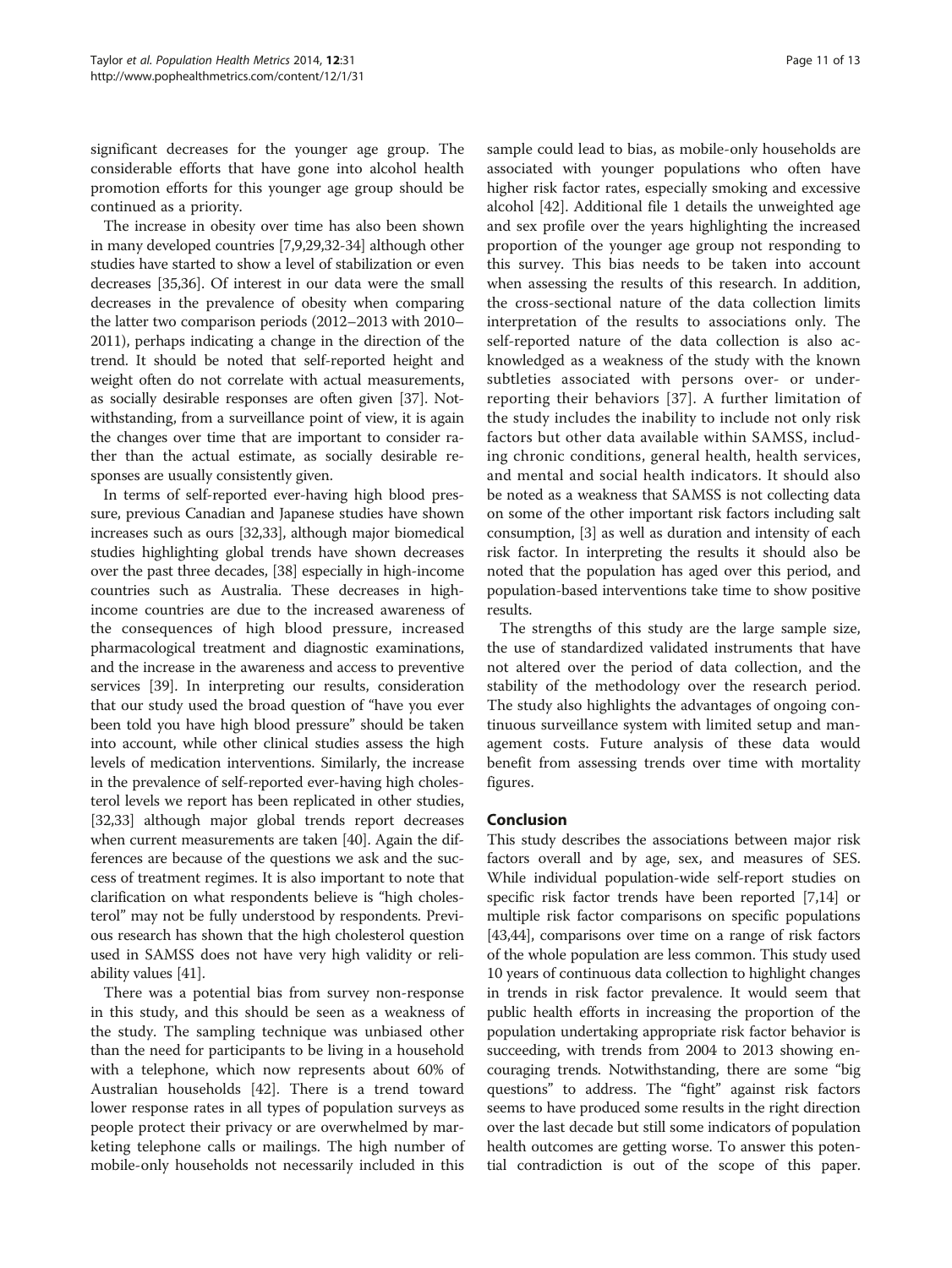<span id="page-11-0"></span>Nevertheless, hypotheses can be advanced, including that the magnitude of the positive changes is, as yet, not sufficient to produce significant changes, and the influence of contextual unmeasured variables (urban sprawl, increased sedentary activity such as computer games). Deriving comparable trends over time and by key demographics and SES variables provides evidence for policymakers and health planners to encourage interventions aimed at preventing chronic disease.

# Additional file

[Additional file 1:](http://www.pophealthmetrics.com/content/supplementary/s12963-014-0031-z-s1.docx) Demographic characteristics of respondents aged 18 years and over, 2004 to 2013, weighted and unweighted.

#### Abbreviations

BRFSS: Behavioral Risk Factor Surveillance System; CATI: Computer-Assisted Telephone Interviewing; CVD: Cardiovascular Disease; NCD: Non-Communicable Disease; NHANES: National Health and Nutrition Examination Survey; SA: South Australia; SAMSS: South Australian Monitoring and Surveillance System; SEIFA: Social Economic Index for Areas; SES: Socio-Economic Status; SPSS: Statistical Package for Social Sciences.

#### Competing interests

The authors declare that they have no competing interests.

#### Authors' contributions

AWT – conceived and designed the study and wrote the manuscript; JW - analyzed the data under the guidance of EDG, ZS, AWT; All authors contributed to the interpretations of results, revised it critically for intellectual content, and approved the final manuscript.

#### Acknowledgments

SAMSS is owned by Department for Health and Ageing, South Australia, Australia. All collected source data are maintained and managed by Population Research and Outcome Studies, The University Of Adelaide. The opinions expressed in this work are those of the authors and may not represent the position or policy of Department for Health and Ageing.

#### Author details

<sup>1</sup>Population Research & Outcome Studies, Discipline of Medicine, The University of Adelaide, Adelaide, South Australia. <sup>2</sup>Ca' Foscari University, Venice, Italy. <sup>3</sup>Department of Economics, Ca' Foscari University, Venice, Italy.

#### Received: 21 July 2014 Accepted: 13 October 2014 Published online: 30 October 2014

#### References

- 1. Alwan A, Maclean DR, Riley LM, d'Espaignet ET, Mathers CD, Stevens GA, Bettcher D: Monitoring and surveillance of chronic non-communicable diseases: progress and capacity in high-burden countries. Lancet 2010, 376:1861–1868.
- 2. Ezzati M, Riboli E: Behavioral and dietary risk factors for noncommunicable diseases. N Engl J Med 2013, 369:954-964.
- Lim SS, Vos T, Flaxman AD, Danaei G, Shibuya K, Adair-Rohani H, Amann M, Anderson HR, Andrews KG, Aryee M, Atkinson C, Bacchus LJ, Bahalim AN, Balakrishnan K, Balmes J, Barker-Collo S, Baxter A, Bell ML, Blore JD, Blyth F, Bonner C, Borges G, Bourne R, Boussinesq M, Brauer M, Brooks P, Bruce NG, Brunekreef B, Bryan-Hancock C, Bucello C, et al: A comparative risk assessment of burden of disease and injury attributable to 67 risk factors and risk factor clusters in 21 regions, 1990–2010: a systematic analysis for the Global Burden of Disease Study 2010. Lancet 2012, 380:2224–2260.
- Kones R: Is prevention a fantasy, or the future of medicine? A panoramic view of recent data, status, and direction in cardiovascular prevention. Ther Adv Cardiovasc Dis 2011, 5:61–81.
- 5. Linetzky B, De Maio F, Ferrante D, Konfino J, Boissonnet C: Sex-stratified socio-economic gradients in physical inactivity, obesity, and diabetes:

evidence of short-term changes in Argentina. Int J Public Health 2013, 58:277–284.

- 6. Anard SS, Yusuf S: Stemming the global tsunami of cardiovascular disease. Lancet 2011, 377:529–532.
- 7. Grabner M: BMI trends, socioeconomic status, and the choice of dataset. Obes Facts 2012, 5:112–126.
- 8. Di Cesare M, Bennett JE, Best N, Stevens GA, Danaei G, Ezzati M: The contributions of risk factor trends to cardiometabolic mortality decline in 26 industrialized countries. Int J Epidemiol 2013, 42:838-848.
- 9. Ford ES, Li C, Zhao G, Pearson WS, Tsai J, Greenlund KJ: Trends in low-risk lifestyle factors among adults in the United States: findings from the Behavioral Risk Factor Surveillance System 1996–2007. Prev Med 2010, 51:403–407.
- 10. Abioye AI, Hajifathalian K, Danaei G: Do mass media campaigns improve physical activity? a systematic review and meta-analysis. Arch Public Health 2013, 71:20.
- 11. Diepeveen S, Ling T, Suhrcke M, Roland M, Marteau TM: Public acceptability of government intervention to change health-related behaviours: a systematic review and narrative synthesis. BMC Public Health 2013, 13:756.
- 12. Jorgensen T, Capewell S, Prescott E, Allender S, Sans S, Zdrojewski T, De Bacquer D, de Sutter J, Franco OH, Logstrup S, Volpe M, Malyutina S, Marques-Vidal P, Reiner Z, Tell GS, Verschuren WM, Vanuzzo D, and on Behalf of the PEP Section of the EACPR: Population-level changes to promote cardiovascular health. Eur J Prev Cardiol 2013, 20:409–421.
- 13. Reeves MJ, Rafferty AP: Healthy lifestyle characteristics among adults in the United States, 2000. Arch Intern Med 2005, 165:854–857.
- 14. Ahmed F, Waslien C, Al-Sumaie MA, Prakash P: Secular trends and risk factors of overweight and obesity among Kuwaiti adults: National Nutrition Surveillance System data from 1998 to 2009. Public Health Nutr 2012, 15:2124–2130.
- 15. Campostrini S, McQueen VD, Abel T: Social determinants and surveillance in the new millennium. Int J Public Health 2011, 56:357–358.
- 16. Choi BC: The past, present, and future of public health surveillance. Scientifica (Cairo) 2012, 2012:875253.
- 17. McQueeen DV, Puska P: Global behavioral risk factor surveillance. New York; London: Kluwer Academic/Plenum Publishers; 2003.
- 18. Campostrini S, McQueen DV: Inequalities: the "gap" remains; can surveillance aid in closing the gap? International Journal of Public Health 2014, 59(2):219–220.
- 19. Hallal PC, Andersen LB, Bull FC, Guthold R, Haskell W, Ekelund U, Lancet Physical Activity Series Working G: Global physical activity levels: surveillance progress, pitfalls, and prospects. Lancet 2012, 380:247–257.
- 20. Basu S, McKee M, Galea G, Stuckler D: Relationship of soft drink consumption to global overweight, obesity, and diabetes: a cross-national analysis of 75 countries. Am J Public Health 2013, 103:2071–2077.
- 21. Research P, Studies O: South Australian Monitoring and Surveillance System (SAMSS) technical report. Adelaide, South Australia: SA Department of Health; 2004.
- 22. Armstrong T, Bauman A, Davies J: Physical activity patterns of Australian adults. Results of the 1999 National Physical Activity Survey. Canberra: Australian Institute of Health and Welfare; 2000.
- 23. BeActive Australia: National Physical Activity Guidelines for Adults. In Edited by Care DHA. Canberra: Commonwealth of Australia; 1999
- 24. World Health Organization (WHO): BMI classification. [[http://apps.who.int/](http://apps.who.int/bmi/index.jsp?introPage=intro_3.html) [bmi/index.jsp?introPage=intro\\_3.html\]](http://apps.who.int/bmi/index.jsp?introPage=intro_3.html)
- 25. National Health and Medical Research Council: The Dietary Guidelines for Australians; 2005.
- 26. National Health and Medical Research Council: Australian Guidelines to reduce health risks from Drinking Alcohol. Australia Co ed.; 2009
- 27. National Public Health Partnership: Population Health Monitoring and Surveillance: Question Development Field Testing. Field Test 2 Report: Alcohol. Jan 2004
- 28. Australian Bureau of Statistics: Socio-economic Indexes for Areas, Australia, 2006. Australia Co ed. Canberra; 2008
- 29. Dwyer-Lindgren L, Freedman G, Engell RE, Fleming TD, Lim SS, Murray CJ, Mokdad AH: Prevalence of physical activity and obesity in US counties, 2001–2011: a road map for action. Popul Health Metr 2013, 11:7.
- 30. Devonshire-Gill KR, Norton KI: Proportion of adults achieving sufficient physical activity increases in South Australia, 1998-2010. Popul Health Metr 2013, 11:23.
- 31. Australian Government, Department of Health: Go for 2 & 5 campaign. [[http://www.healthyactive.gov.au/internet/healthyactive/publishing.nsf/](http://www.healthyactive.gov.au/internet/healthyactive/publishing.nsf/Content/2and5) [Content/2and5\]](http://www.healthyactive.gov.au/internet/healthyactive/publishing.nsf/Content/2and5)